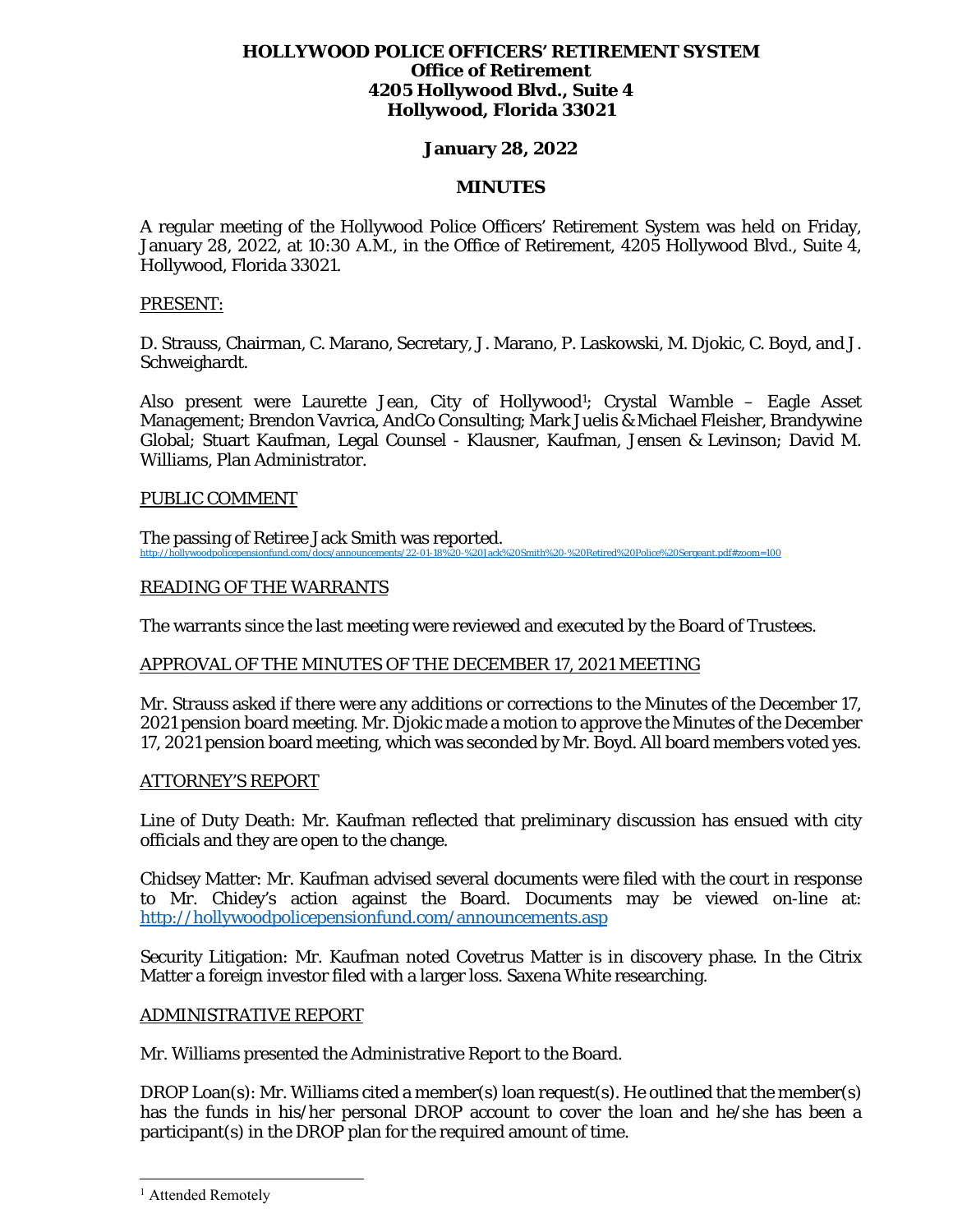No conflict exists with the 12-month rule. Mr. Schweighardt made a motion to approve the loan(s) presented. This motion was seconded by Mr. Laskowski. All board members voted yes.

Mr. Williams cited the retirement of Mr. Pete Hapgood from Intercontinental Real Estate. The Board wished him well in this next chapter of his life.

Mr. Williams advised that he received a recent capital call, and he used the new account to fund the call. Seamless transaction.

2021 Form 1 was distributed to all Board Members to complete.

# QUARTERLY INVESTMENT PRESENTATION - EAGLE ASSET MANAGEMENT

Mrs. Crystal Wamble<sup>2</sup> appeared before the Board and stated the market value of Eagle Account was at \$20,130,431.00 as of December 31, 2021. Since inception (*01-08-03*) the Eagle Small Cap Account realized an annualized net return of 11.02%<sup>3</sup>, compared to the Russell 2000 of 11.21%.

For the quarter ending December 31, 2021, Eagle Small Cap Account returned 6.18%, compared to 2.14% for the Russell 2000. On a one year rolling basis, the portfolio returned 18.29% compared to the benchmark of 14.82%. The 3- & 5-Year returns were valued at 18.00% & 10.71% in comparison to the benchmark returns of 20.02% & 12.02% respectively.



Mrs. Wamble provided a market overview: The Eagle Small Cap Core Strategy exceeded the Russell 2000® index by approximately 400 basis points this quarter, helped by the performance of quality and value factors and the decline in sectors such as biotechnology (down 12%).

- A preference for fundamentals continued this quarter, as was the case for the third quarter of 2021.
- New COVID news and the fears surrounding the Omicron variant dominated the news cycle this quarter. However, unlike the recent past, the market reaction to this news was markedly different as low ten-year rates stayed steady, solidly sticking at 1.5% from the beginning to the end.
- In addition, this Covid slowdown led to investment in value and earnings stocks, a major break from the moves into very long duration non-earnings stocks in prior COVID dominated quarters.
- For the year, the Russell 2000® index returned 14.8%.

<sup>2</sup> https://www.eagleasset.com/strategies/investment-strategies/equity-income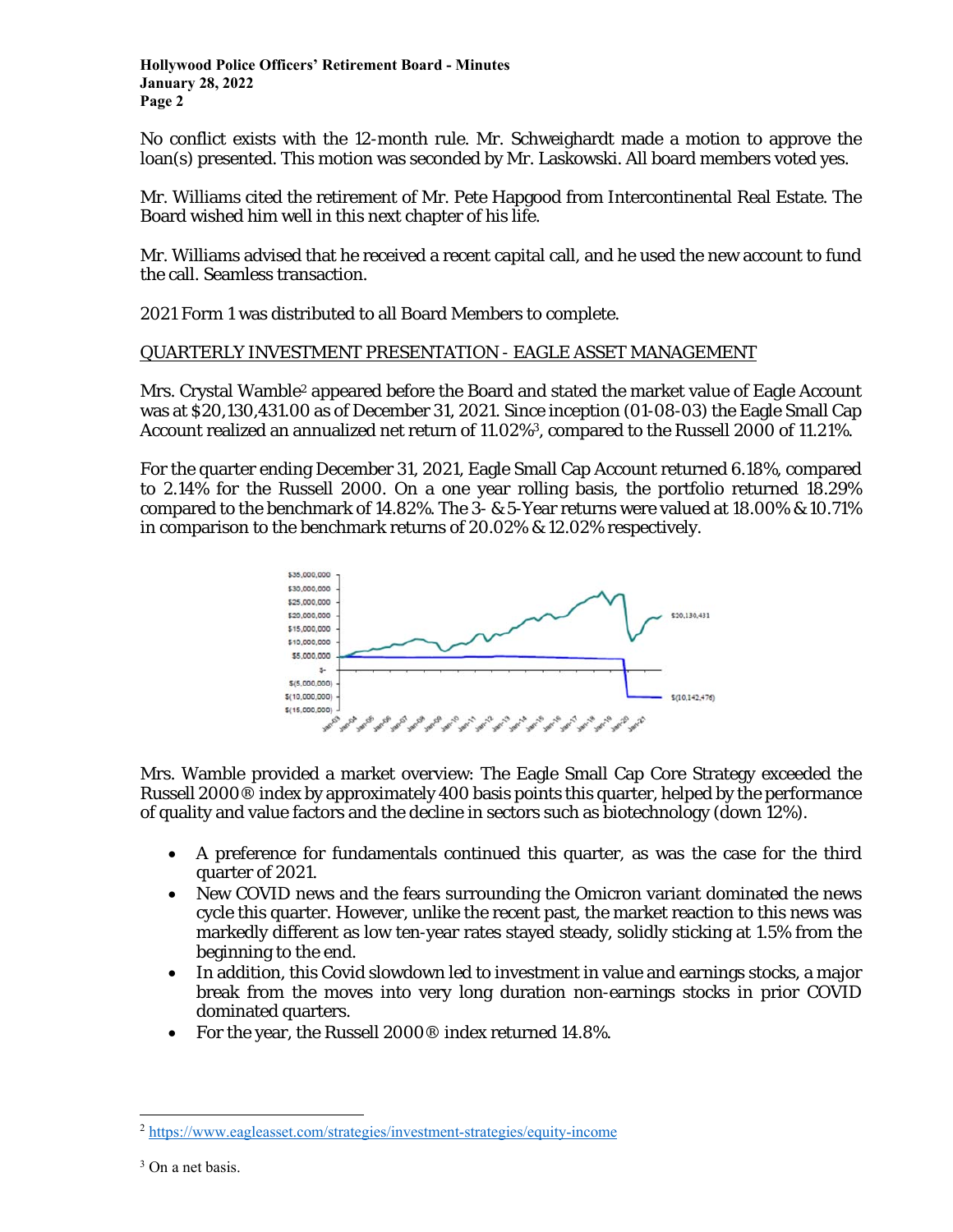**Hollywood Police Officers' Retirement Board - Minutes January 28, 2022 Page 3** 

- Ninety percent of the Russell 2000® January returns (up 5%) were due to heavily shorted stocks. This behavior, prompted by retail investors via Wall Street Bets, went against stocks that hedge funds traditionally hate. The significant short squeeze resulted in skewed returns not just for hedge funds but all fundamental investors, including us.
- March 2021 represented the nadir for small-cap stocks as trailing 12-month returns for small caps exceeded large caps by 65%. As with the move in low quality, this kind of outperformance was ripe for a reversion to the mean, and large stocks outperformed small by 11.6%. This gap is the most significant difference between small and large performance since 1998.
- History suggests that this difference will not continue and given that a mere five firms dominate the Russell 2000® weights, overall small cap performance may differ significantly from Russell index returns.

Contributors to relative performance and detractors from relative performance were outlined.

# NEW BUSINESS

Brandywine – Investment Presentation

This presentation was as a result of Mr. Boyd's request to further diversify our current asset class. Mr. Mark Juelis & Mr. Michael Fleisher<sup>4</sup> of Brandywine Global came before the Board to present Dynamic Large Cap Value Equity portfolio.

The portfolio was described as quantitatively driven equity strategies designed to deliver superior risk-adjusted returns. The portfolio managers were identified. It was reported the managers have over 20 years of quantitative investment experience. It was also noted that the portfolio has a high degree of retention amongst team members.

Brandywine representatives believe in three fundamental factor groupings:

- Valuation (Price to Book)
- Quality (ROE, ROE Growth, Share Buyback and Book Growth)
- Sentiment (Price Momentum, Price Trend and Price Volatility)

Brandywine illustrated their Dynamic Shifting Tool. Markets tend to favor factors differently through various points of the valuation cycle. As a result, the strategy employs one of two models depending on the market environment. Shifting occurs based on valuation spread (below) between the median and cheapest quartile of the overall market.

Portfolio Implementation – Buys & Sells were reviewed by the representatives. Portfolio historical returns were also noted.

The Board thanked the representatives for the thought-provoking presentation.

Mr. Strauss asked Mr. Vavrica for his input. Mr. Vavrica felt Brandywine was a logical choice and would diversify this space currently being held by Allspring Global Investments (formerly - Wells Fargo).

After review and discussion, Mr. Schweighardt made the motion to engage Brandywine Global for the Dynamic Large Cap Value Equity product. The funding source will be 50% of the AllSpring Global portfolio. Mr. Djokic seconded the motion. All board members voted yes<sup>5</sup>.

 $^{4}$  Portfolio Manager - Industry Experience: 28 years / Joined Brandywine Global: 1997<br><sup>5</sup> Mr. Vayrica stated no transition manager required for this transition

 $5$  Mr. Vavrica stated no transition manager required for this transition.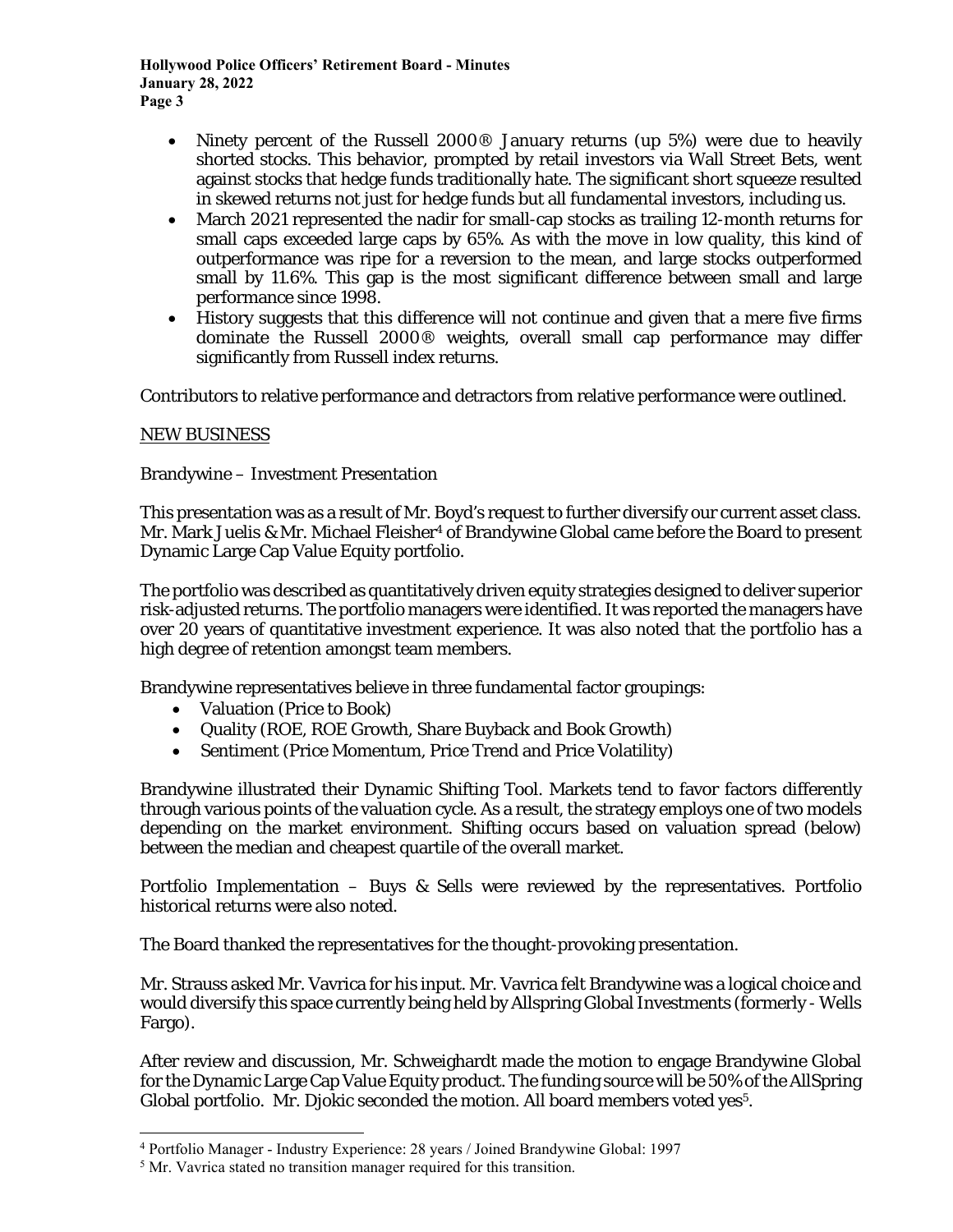**Hollywood Police Officers' Retirement Board - Minutes January 28, 2022 Page 4** 

SUPPLEMENTAL DISTRIBUTION: Mr. Williams provided documentation from the actuary outlining the supplemental distribution for the period ending September 30, 2021. The distribution is being made under Section 33.136(N) of the plan document which triggers a Supplemental Distribution if asset returns are in excess of 8% for the year ended September 30.

The Supplemental Distribution will not be made using excess investment gains. Effective with the October 1, 2015 valuation, a pre-funding method was adopted for anticipated Supplemental Distribution payments as required by the State of Florida.

As determined by the Board, the amount distributed is equal to the return in excess of the assumed rate (not to exceed 2%) multiplied by the present value of the liability for retirees and beneficiaries subject to the limitation that it cannot exceed the actual dollar amount of the excess return.

The actual asset return rate of 20.95% (net of investment management expenses) reported by the investment monitor for the year ending September 30, 2021 represents a total of 12.95% in excess of the assumed rate of 8%. Based on the method used by the System's investment monitor for the previous distributions, we have calculated the distribution amount of \$6,261,835 for the 2021 Plan year.

| (a)                         | Return in excess of 8% (maximum of 2%)              | $2.00\%$      |
|-----------------------------|-----------------------------------------------------|---------------|
| (b)                         | <b>Dollar amount of excess return</b>               | \$6,261,835   |
| $\left( \mathbf{c} \right)$ | Present value of Retiree and Beneficiary Liability* | \$338,622,307 |
| (d)                         | (a) x(c)                                            | \$6,772,446   |
| (e)                         | Distribution Amount [Lesser of (b) or (d)]          | \$6,261,835   |

The actuary noted that as we are preparing this report, the world is in the midst of a pandemic. We have considered available information but do not believe that there is yet sufficient data to warrant the modification of any of our assumptions. We will continue to monitor the situation and advise the Board in the future of any adjustments that we believe would be appropriate.

After review and discussion, Mr. Boyd made a motion to approve the supplemental distribution for the period ending September 30, 2021. The motion was seconded by Mr. Schweighardt. All board members voted yes.

Staff Review: Mr. Williams presented a salary review for the Board to consider effective October 1, 2021. Mr. Williams cited the CPI for the year through October 1, 2021 was valued at 6.2%.

After review of staff performance and consideration, a motion was made by Mr. Laskowski to approve a 4.5% adjustment for staff. The Motion was seconded by Mr. Schweighardt. All board members with the exception of Mr. Strauss voted yes. Mr. Strauss abstained and will complete Form 8B. Motion passed 6-0-1 abstention.

### OPEN DISCUSSION

Mr. Vavrica provided a preliminary quarterly flash report for the period ending 12-31-2021 of 5 1/2% to 6%. It was reported that the market has pulled back since the new year.

Mr. Vavrica reflected that Capital Dynamics is current under due diligence review by AndCo Consulting. He expects to advise the Board the updated status at the March 2022 meeting.